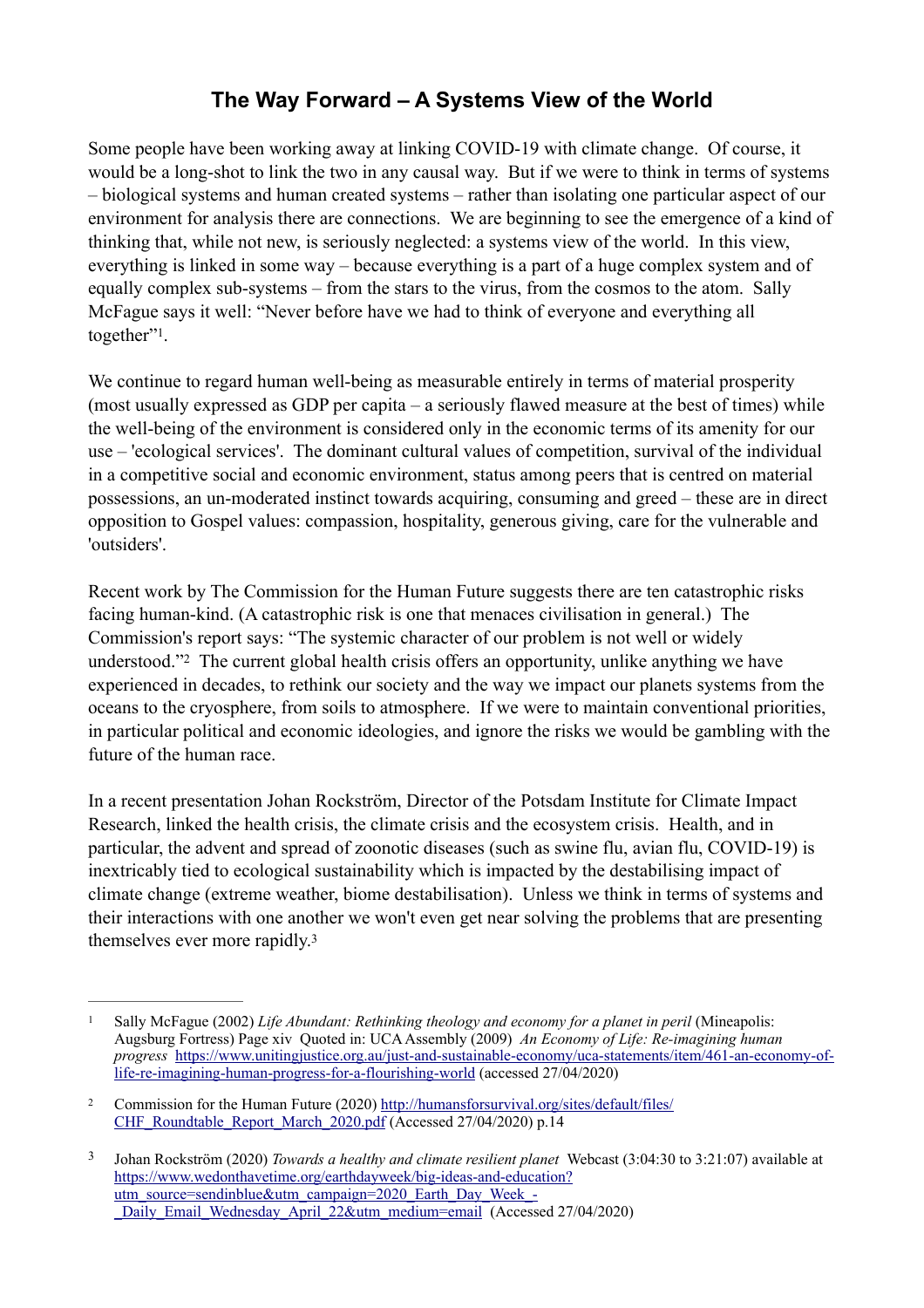Thinking with a systems approach does not come easily to us. We are good at solving problems – one at a time. The problems confronting us now as a civilisation are linked in such a way that simple problem solving is no longer possible. We tackle one thing only to find that our solution is having a negative impact somewhere else. Adding to our difficulties,we are only just beginning to acknowledge and understand the complex systems that operate in our immediate environment and sustain our life.

Economist Kate Haworth has developed a visual representation of the challenges we face in her book *Doughnut Economics*<sup>[4](#page-1-0)</sup>. (The diagram is the clue to why it has been given this title.)

<span id="page-1-1"></span>

For sustainability and equity we have to live within the dough of the doughnut. The hole in the centre represents the global shortfalls relating to the 17 Sustainable Development Goals. The area outside the doughnut represents our ecological overshoot. The threats to our future well-being lie both inside and outside. They each form one part of the whole picture. To address these threats all parts of the system need to be taken into consideration. None exist in isolation.

It is interesting to note that the city of Amsterdam is planning its post-COVID-19 response using this concept developed by Kate Haworth. A city official is quoted as saying "The doughnut does not bring us the answers but a way of looking at it, so that we don't keep on going on in the same

<span id="page-1-0"></span>Kate Haworth (2018) *Doughnut Economics: Seven ways to think like a 21st century economist (Cornerstone)* Also [4](#page-1-1) available as an eBook.